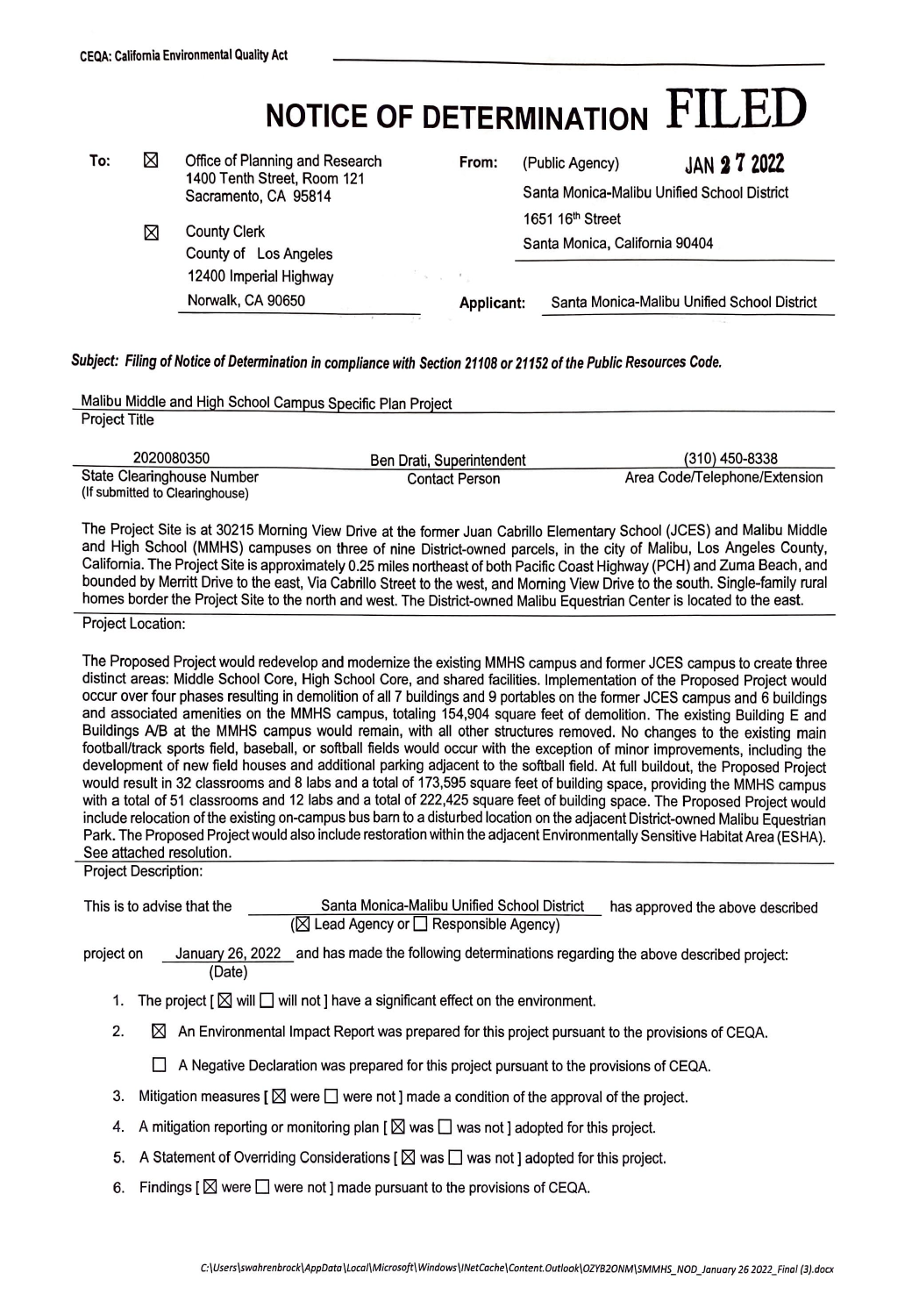¥

This is to certify that the final EIR with comments and responses and the record of project approval is available to the General Public at

Santa Monica-Malibu Unified School District, 1651 16th Street, Santa Monica, CA 90404; Malibu Middle and High School Administration Offices "Lobby", 30215 Morning View Drive, Malibu, CA 90265; City of Malibu Planning Counter, 23825 Stuart Ranch Road, Malibu, CA 90265; City of Malibu Public Library, 23555 West Civic Center Way, Malibu, CA 90265; and online at https://www.smmusd.org/MMHSCampusSpecificPlan

Date received for filing and posting at OPR:

 $1.26.22$ 

Signature (Public Agency)

Superintendent